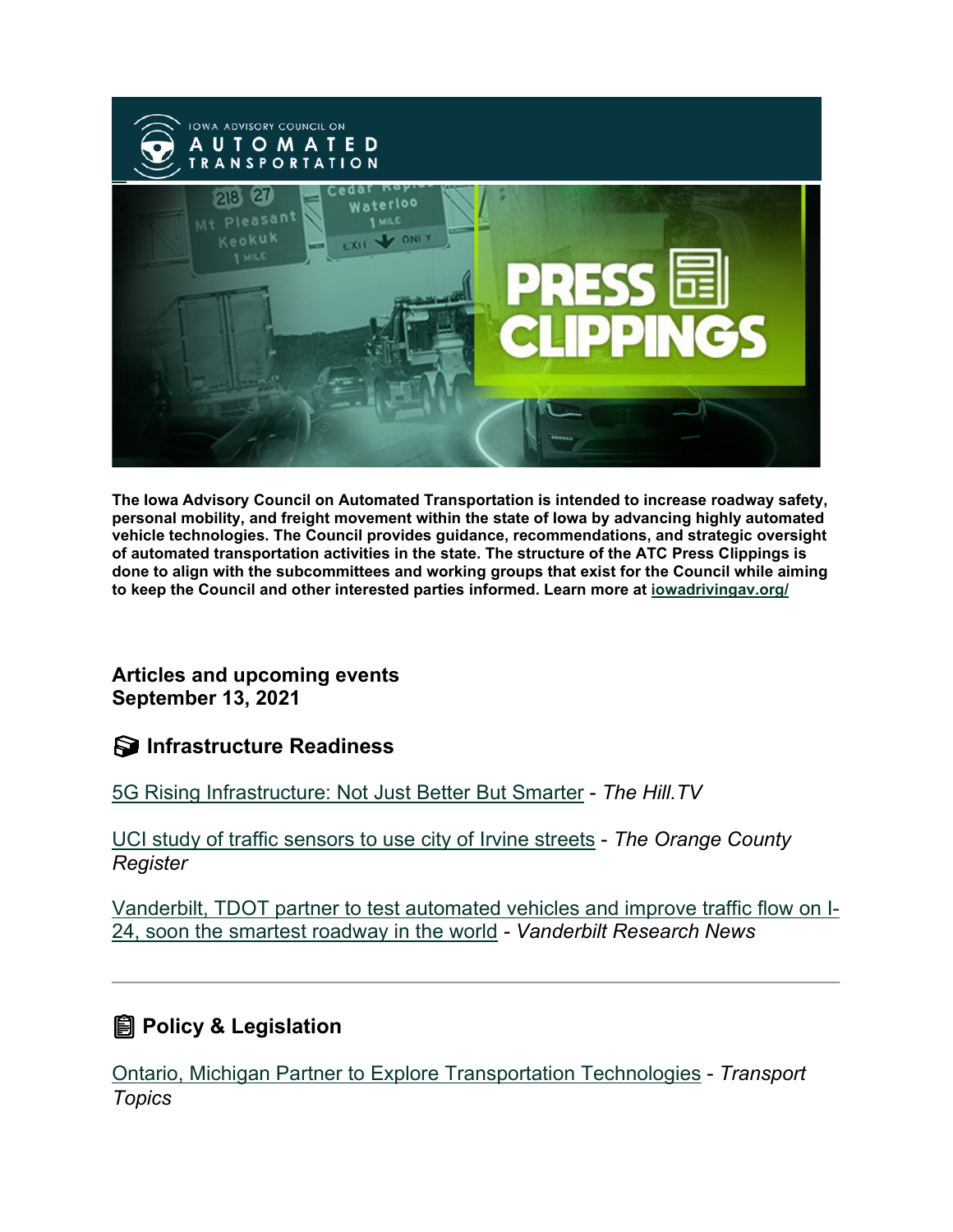[Report Shows East Valley Seniors, ADA Riders Prefer Autonomous](https://kjzz.org/content/1712611/report-shows-east-valley-seniors-ada-riders-prefer-autonomous-vehicles?utm_medium=email&utm_source=govdelivery)  [Vehicles](https://kjzz.org/content/1712611/report-shows-east-valley-seniors-ada-riders-prefer-autonomous-vehicles?utm_medium=email&utm_source=govdelivery) - *KJZZ*

[Self-Driving Car Industry, Promising Safety, Pushes Back on DOT Plan to](https://nyc.streetsblog.org/2021/09/01/self-driving-car-industry-promising-safety-pushes-back-on-dot-plan-to-regulate-testing/?utm_medium=email&utm_source=govdelivery)  [Regulate Testing](https://nyc.streetsblog.org/2021/09/01/self-driving-car-industry-promising-safety-pushes-back-on-dot-plan-to-regulate-testing/?utm_medium=email&utm_source=govdelivery) - *Streetsblog NYC*

[Legislation proposes restarting the Smart Cities Challenge](https://gcn.com/articles/2021/09/08/smart-city-start-act.aspx?utm_medium=email&utm_source=govdelivery) *- GCN*

#### **Economic Development**

[5G Connected Future Incubator Program Takes Innovation to the Next](https://rh.gatech.edu/news/650270/5g-connected-future-incubator-program-takes-innovation-next-level?utm_medium=email&utm_source=govdelivery)  [Level](https://rh.gatech.edu/news/650270/5g-connected-future-incubator-program-takes-innovation-next-level?utm_medium=email&utm_source=govdelivery) - *Georgia Tech Research Horizons*

[Nuro is building a factory and test track in Nevada for its autonomous delivery](https://www.theverge.com/2021/8/26/22642846/nuro-autonomous-delivery-factory-test-track-nevada?utm_medium=email&utm_source=govdelivery)  [robots](https://www.theverge.com/2021/8/26/22642846/nuro-autonomous-delivery-factory-test-track-nevada?utm_medium=email&utm_source=govdelivery) - *The Verge*

[Freightliner Cascadia Designed for Waymo Driver](https://www.truckinginfo.com/10150719/freightliner-cascadia-designed-for-waymo-driver?utm_medium=email&utm_source=govdelivery) *- Trucking Info*

### **Public Safety & Enforcement**

[How Do First Responders Handle Increasing Vehicle Automation?](https://www.ghsa.org/resources/news-releases/Preparation-for-Automated-Vehicle-Technology21?utm_medium=email&utm_source=govdelivery) - *GHSA*

[U.S. identifies 12th Tesla Autopilot car crash involving emergency](https://www.reuters.com/business/autos-transportation/us-identifies-12th-tesla-assisted-systems-car-crash-involving-emergency-vehicle-2021-09-01/?utm_medium=email&utm_source=govdelivery)  [vehicle](https://www.reuters.com/business/autos-transportation/us-identifies-12th-tesla-assisted-systems-car-crash-involving-emergency-vehicle-2021-09-01/?utm_medium=email&utm_source=govdelivery) - *Reuters*

[Tesla is planning for a wider release of its controversial 'Full Self-Driving'](https://www.theverge.com/2021/9/7/22660692/tesla-full-self-driving-software-release-date-leak?utm_medium=email&utm_source=govdelivery)  [software](https://www.theverge.com/2021/9/7/22660692/tesla-full-self-driving-software-release-date-leak?utm_medium=email&utm_source=govdelivery) *- The Verge*

#### **Research, Development, Testing & Evaluation**

[The Power of Partnerships: \\$3.5 million federal grant will advance automated](https://www.usf.edu/research-innovation/news/2021/cutr-partner-grant.aspx?utm_medium=email&utm_source=govdelivery)  [driving innovation in rural America](https://www.usf.edu/research-innovation/news/2021/cutr-partner-grant.aspx?utm_medium=email&utm_source=govdelivery) - *USFRI Newsroom*

[Toyota restarts self-driving shuttles after Paralympics crash with](https://www.cnet.com/roadshow/news/toyota-self-driving-shuttles-paralympics-crash-pedestrian/?utm_medium=email&utm_source=govdelivery)  [pedestrian](https://www.cnet.com/roadshow/news/toyota-self-driving-shuttles-paralympics-crash-pedestrian/?utm_medium=email&utm_source=govdelivery) - *CNET*

[Here's the robotaxi that will be available on the Lyft app in 2023](https://www.theverge.com/2021/8/31/22648789/motional-hyundai-ioniq5-robotaxi-lyft-photos?utm_medium=email&utm_source=govdelivery) *- The Verge*